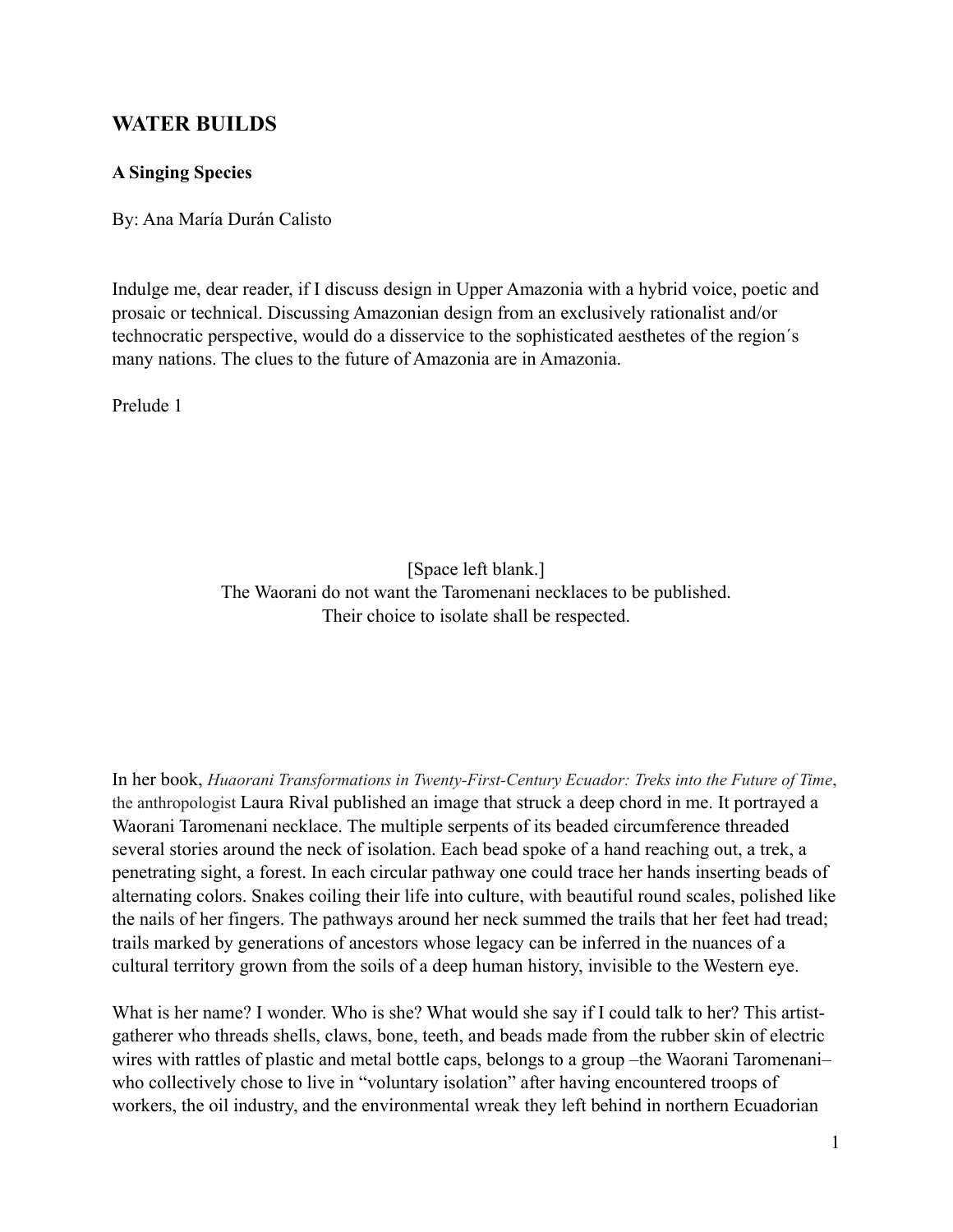Amazonia. I don´t know what Lefebvre exactly envisioned when he threaded the beads of the words "planetary" and "urbanization" together in the mid-20th Century. Was he prefiguring this necklace? The impossibility of isolation? The penetration of our garbage into the confines of every single river, territory, body, eye, and mind? What does she think when, in her ecology of impossible isolation, she picks the new species of plastic or metal bottle cap, or the electric wires, between thumb and index? Through art she weaves herself and her people into the planetary and inescapable social fabric of global capitalism.

Prelude 2



Waorani chambira curtain. Photograph by Bicubik (Sebastián Crespo).

*"Like birds weave different nests, I wish to weave and be free as they are." Omeñia H.*

Through my friend and colleague Fernando Huambutzereque, a Shuar architect, I was recently in contact with Waorani women artists from the Teparare and Tiguino communities (there are 53 Waorani communities in total). They have a Ñänönani (weaving) Store where they sell their crafts in a small oil boom town called Shell-Mera, in the province of Pastaza. They weave colorful hammocks, ear rings, necklaces, bracelets, baskets, bags, mats, and other items with palm fibers and *chambira* (*astrocaryum chambira*), a strong natural fiber from Upper Amazonia which they collect in two to three hour walks in the forest. Sixty Waorani women have come together to create the brand *Ömere: Textures of the Jungle*, under the leadership of Romelia Papue, a Kichwa, and Manuela Ima, former president of the Association of Waorani Women. Ömere means forest in Wao Terero, the mother trunk of Waorani linguistic branches. Ömere is much more than a community-based enterprise. Waorani women make crafts as part of their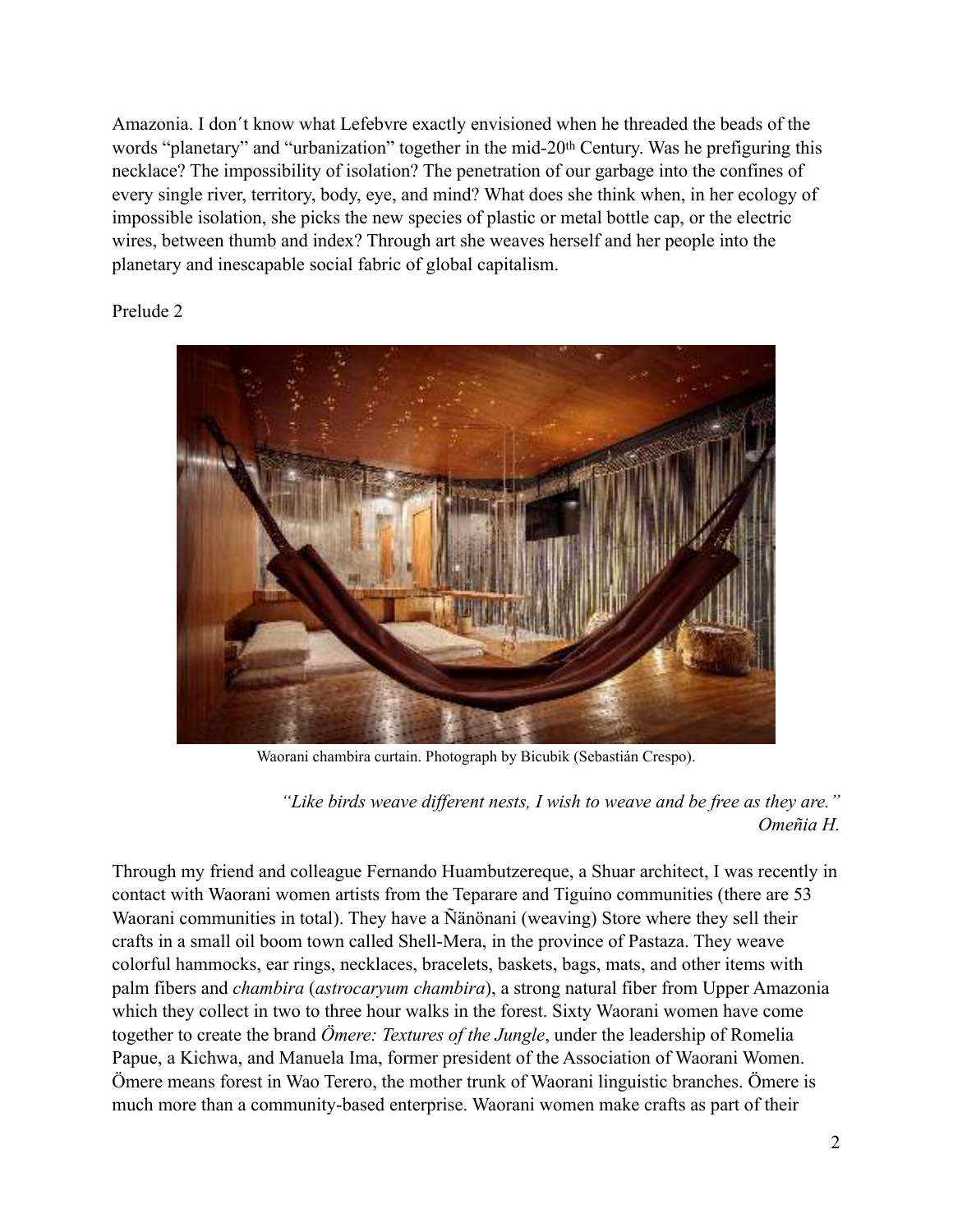daily, communal, and ritual life. They weave ancestral knowledge and techniques into new generations. They innovate as they experiment with natural pigments from nuts, bark, fibers, fruits, seeds, leaves, tubers; and develop hybrids, combining *chambira* and other palm fabrics with gourds, wood, seeds, feathers, and other forest elements into a series of objects. Grandmothers, mothers, and children actively participate in the rituals of creative making. Waorani women sing as they weave.

When he visited the Ñänönani Store, some days before Christmas, Fernando spontaneously shared with me images of colorful and finely woven Waorani crafts that were available for sale. I responded by asking whether Ömere had a catalogue that I could use to promote their crafts, stimulate their household economies, and order some beautiful items myself (Who does not want to support women-led, community-based enterprises?). Great was my surprise when, after pressing the sunrise pointing arrow in my phone, a song in Waorani emerged as a reply. Like the photograph of the Taromenani necklace, the Waorani song touched a deep cord. I could not understand the rational meaning of the words, but I could feel the song, and its river welled up into the swamps of my eyes. Compassionate, she explained in Spanish, when the song subsided: Why am I singing? I am singing a forest wind who cannot see you, but can see the blue. A morning dawn. A beautiful day. A forest flowering many animals. Healthy water. A fruit. A bird who visits me early in the morning looking for its favorite fruit. As this bird is, so we are.

Many anthropologists have noted that for multiple Amazonian groups human beings are a singing species; above all, a singing species.



Prelude 3

Figure 3: Portrait of María Clara Sharupi Juá by artist Fabiano Kueva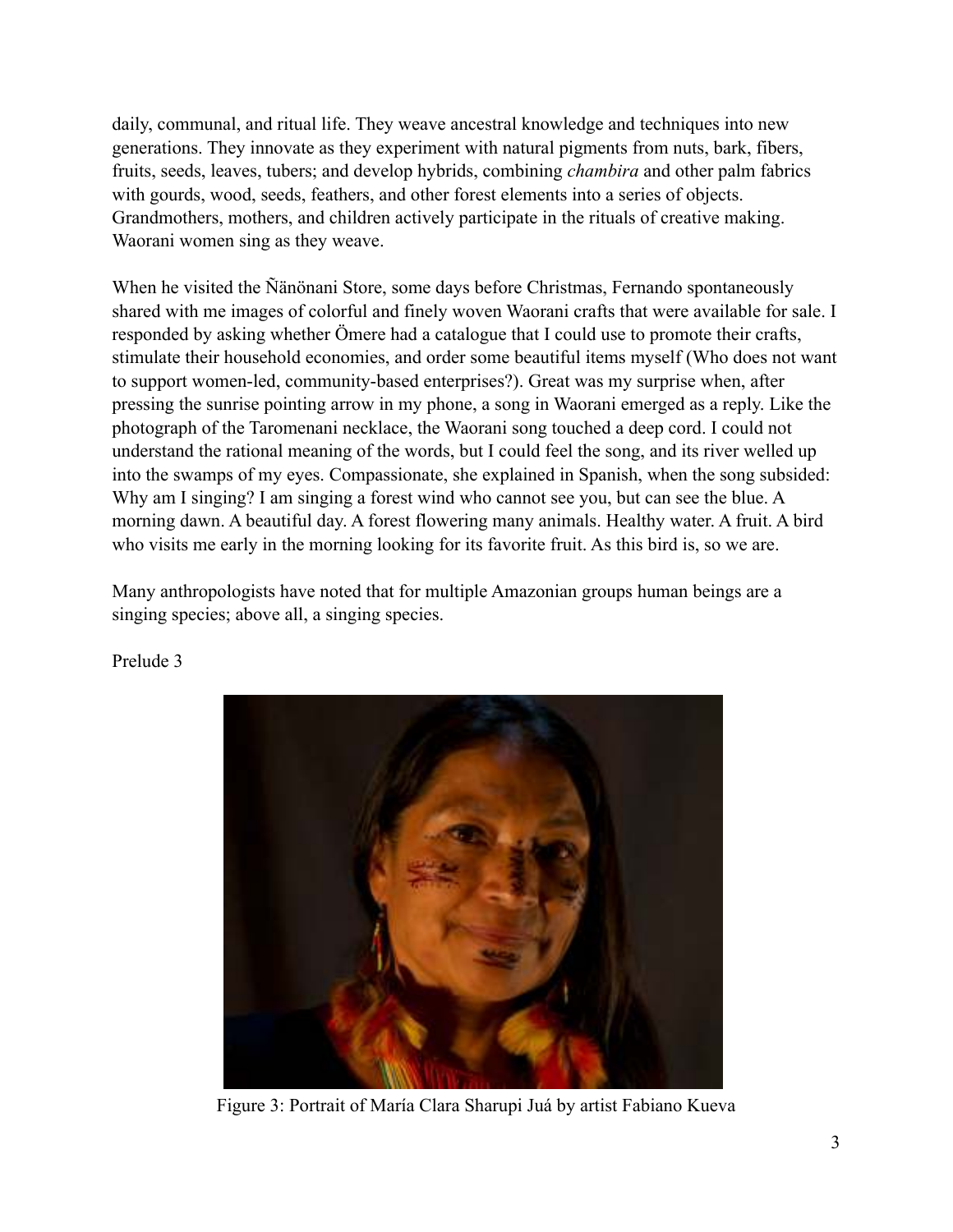Sitting in a coffee shop in Puyo, Yumi Wampankit, who acts as coordinator of NAE (*Nación Achuar del Ecuador*/Achuar Nation of Ecuador), tells me that Shuar women have songs for everything: for their *ajas* (garden polycultures), their plants and animals; for the men they love; for their children; for day and night; for Arutam, Nunkui, and other Gods; for the river, the skies, the forests.

María Clara Sharupi Juá, a Shuar poet who lives in Quito, wants to build a *Casa del Poder de la Palabra Shuar* (The House of Shuar Word´s Power). "Words are powerful," her blue voice speaks. "Like women, they conceive. Words grow in the womb of the mind. They give birth to the visions they sing. Wombs are also the houses we weave to live in. As we weave geometries into baskets, we weave them into our houses, and into the lines that pattern our skin against enemies." The geometric patterns woven, painted, inscribed by Shuar women, Yumi once told me, are songs.

# **A Walking Navigating Species**

*Las arenas de los Andes, el río de los glaciares –las hojas, los ojos, de la selva. ¿Cuántos organismos nos miran? ¿Cuántos nos sostienen?*  The sands of the Andes, the rivers of the glaciers –the leaves, the eyes, of the forest. How many organisms are watching us? How many sustain us? *Cruzan, incesantes, los camiones y las volquetas sobre el puente que une al [Coca](http://www.orellana.gov.ec/) con [Dayuma](http://laalharaca.com/2007/12/08/represion-gubernamental-en-dayuma/) (vía Auca) (vía [Tigüino\)](http://www.mongabay.com/external/Ecuador-Huaorani_2004.htm). Hay motos frescas, bicicletas inquietas con la lengua afuera, rotaciones automáticas -como las revoluciones del sol: inconscientes– regresan, de giro en giro, trazando cordones negativos, rugosos, sobre el fango.*  They cross, incessant, trucks and dump trucks along the bridge which connects Coca with Dayuma (Auca road) [\(Tigüino](http://www.mongabay.com/external/Ecuador-Huaorani_2004.htm) road). There are fresh motorcycles, restless bikes with drooling tongues, automatic rotations like the revolutions of the sun: unconscious– they return, from turn to turn, imprinting the negative of multiple, rugged ropes, on the mud.

*Cruza gente sobre el puente. Van familias, regresan parejas, silban los motores, van y vienen carretas (rickshaws), volquetas de piedras y polvos,*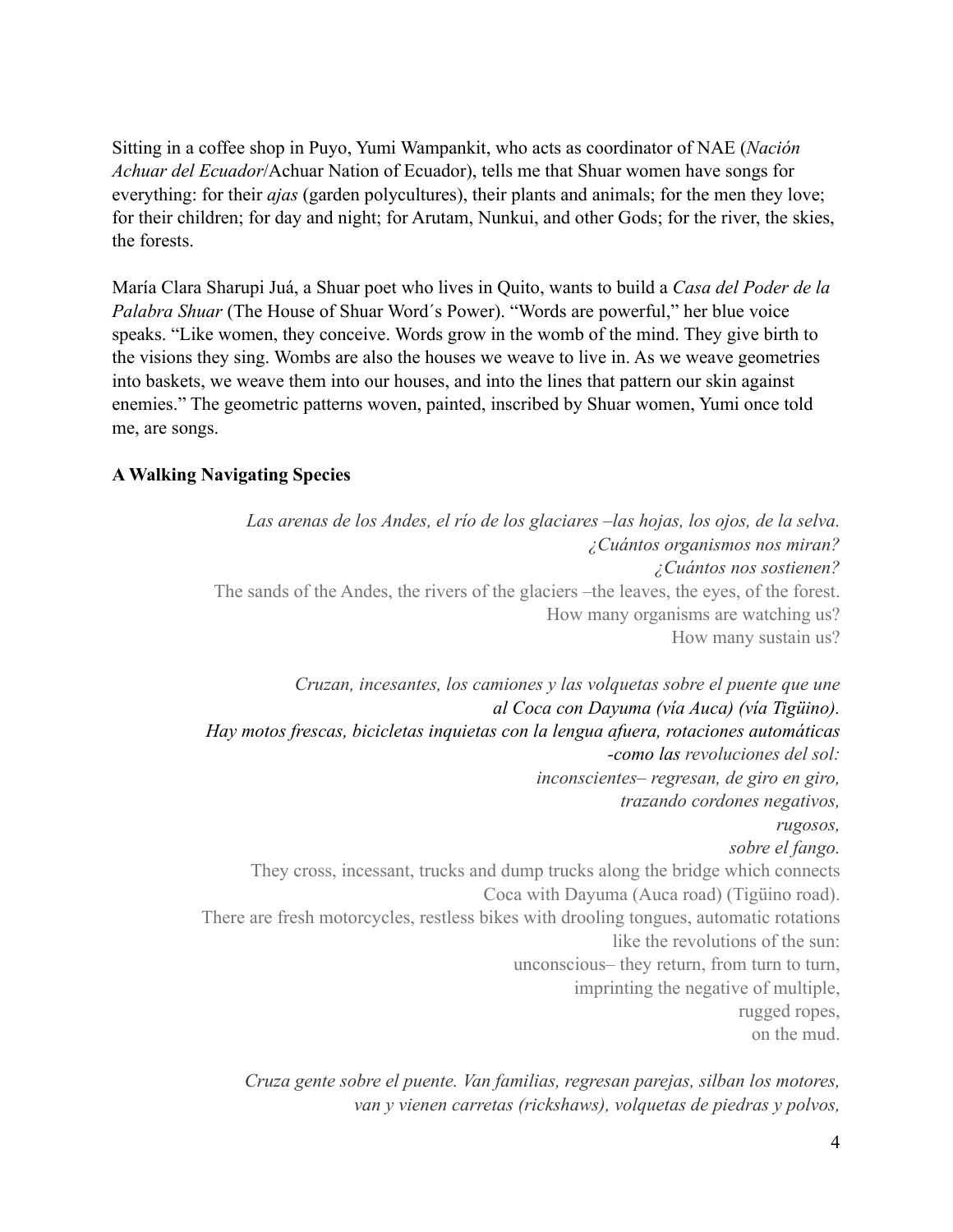*inmensos anuncios móviles de la construcción que se implanta del otro lado. Se abre paso el mineral entre las hierbas monumentales de la selva.* People cross over the bridge. Families go, couples return, motors whistle, rickshaws come and go, alongside dump trucks laden with stones and dust; large, moving bill boards of construction works calcifying on the other side of the river. The mineral opening its way amidst the forest´s monumental grasses.

# *El Amazonas es una ecología monumental.*

*Habría que estudiar los principios de la planificación y diseño amazónico; detenerse en las tipologías del verde, para regresar, sentarse frente al río, o de canto a su corriente, mirar los sedimentos arrastrarse testarudos desde el panorama de un océano hasta los hondos fangos de otro… preguntarse por las construcciones sinuosas del barro, los meandros irreverentes del agua, que asestan y re-escriben la acuarela imborrable de su geografía, como sierpes de caligrafías inestables e inquietas.*  Amazonia is a monumental ecology. One would have to study the principles of indigenous planning and design, ponder the typologies of green, before returning to contemplate the river, upfront, or gently sitting by its side, to observe the stubborn sediments crawling by, from the panorama of one ocean to the deep clays of another... to wonder about the sinuous constructions of the muds, the irreverent meanderings of the water, striking and re-writing the indelible watercolor of its geography, like serpents of unstable and restless calligraphies.

*Continúan silbando, en soplido lento, los camiones: de un lado al otro, cruzan ambi-direccionales la cerbatana del puente: se disparan hacia conquistas remotas; remuerden los árboles, le clavan los dientes de sus orugas gigantes a la yugular del Napo. Y me pregunto: ¿Es esta una invasión? ¿Es una guerra? O es simplemente un flujo, una interacción, un conflicto más en el corazón de la acción y la catarsis. Energía. Fuego. Roja propulsión en medio de los ruidos, los tremores y las sierras. Los motores fuera de borda. Rojo el centro palpitante, pululante, de mi pecho. El mico detrás, saltando entre las ramas de unos árboles.* 

The trucks continue to whistle, in slow hisses: from one side to the other, they cross the blowgun of the bridge in both directions: they shoot towards remote conquests; they crunch the trees, they sink the teeth of their giant caterpillars into the jugular of the Napo. And I wonder: Is this an invasion? A war? Or simply a flow, an interaction (an exchange?), one more conflict at the heart of action and catharsis. Energy. Fire. Red propulsion in the midst of rattle, tremors and chain saws. Outboard motors. Red, the throbbing, swarming center of my chest. The monkey behind,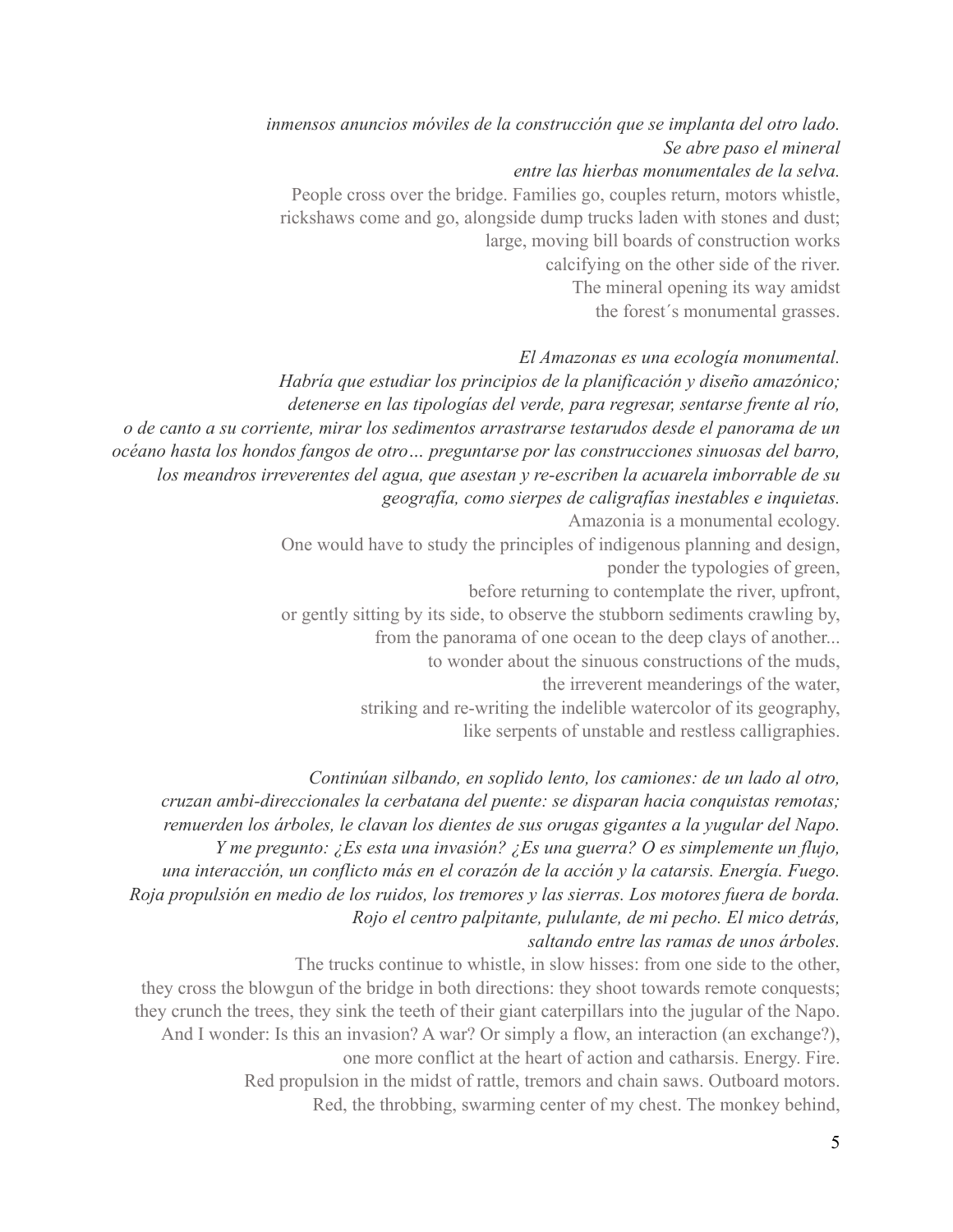jumping between the branches of some trees.

*Y siguen cruzando los camiones, naranjas, rojos, blancos, amarillos…buses Baños, Trans., Cía., dos ruedas, dos hombres. La palanca de las volquetas ansiosa por verter su carga, desparramar su peso sobre el fundamento de la tierra. Bajo las losas que se vuelcan hacia el río, el desembarcadero donde atracan deslizadores, canoas y barcos largos como los ríos que surcan, barcos troncosos… como desolladuras de selva: vaciadas de savia, su vaina se llena de semillas nerviosas con colores de advertencia. Se desgranan las cajas de alimentos; se desparraman los chalecos salvavidas, las camisetas azules, blancas, negras, amarillas, los pantalones rosados. La comida viene de tan lejos. La gente viene de tan lejos -de tan cerca. Nunca se fueron. Se van. Ellos llegan. Vienen. Se vuelven a ir. Se quedan. Y el río hace otro tanto, mientras crece el moho para cubrir por completo el muro que intenta fijar su curso, volviéndose cost(r)a.* 

And the trucks continue to cross, orange, red, white, yellow… Buses, *Baños*, Trans., Co., two wheels, two men. The levers of dump trucks eager to deliver their load, ditch their weight upon the foundation of the earth. Beneath the slabs that frame the river, a wharf where sliders, canoes and long boats like the rivers they traverse, trunkish-boats, dock… like jungle peels: emptied of sap, their pod full of nervous seeds with warning colors. Food boxes are shelled; life jackets, blue, white, black, yellow shirts, pink pants are scattered. The food comes from afar. People come from afar from nearby. They never left. They leave. They arrive. They return. They depart. They remain. And the river does the same, while mold grows to completely cover the wall that tries to fix its course, becoming *cost(r)a* (scab and coast).

> *La luz se derrumba en el telar de la noche que amanece. Cuarenta días de atardeceres selváticos nos esperan. El primero me llena de goce.*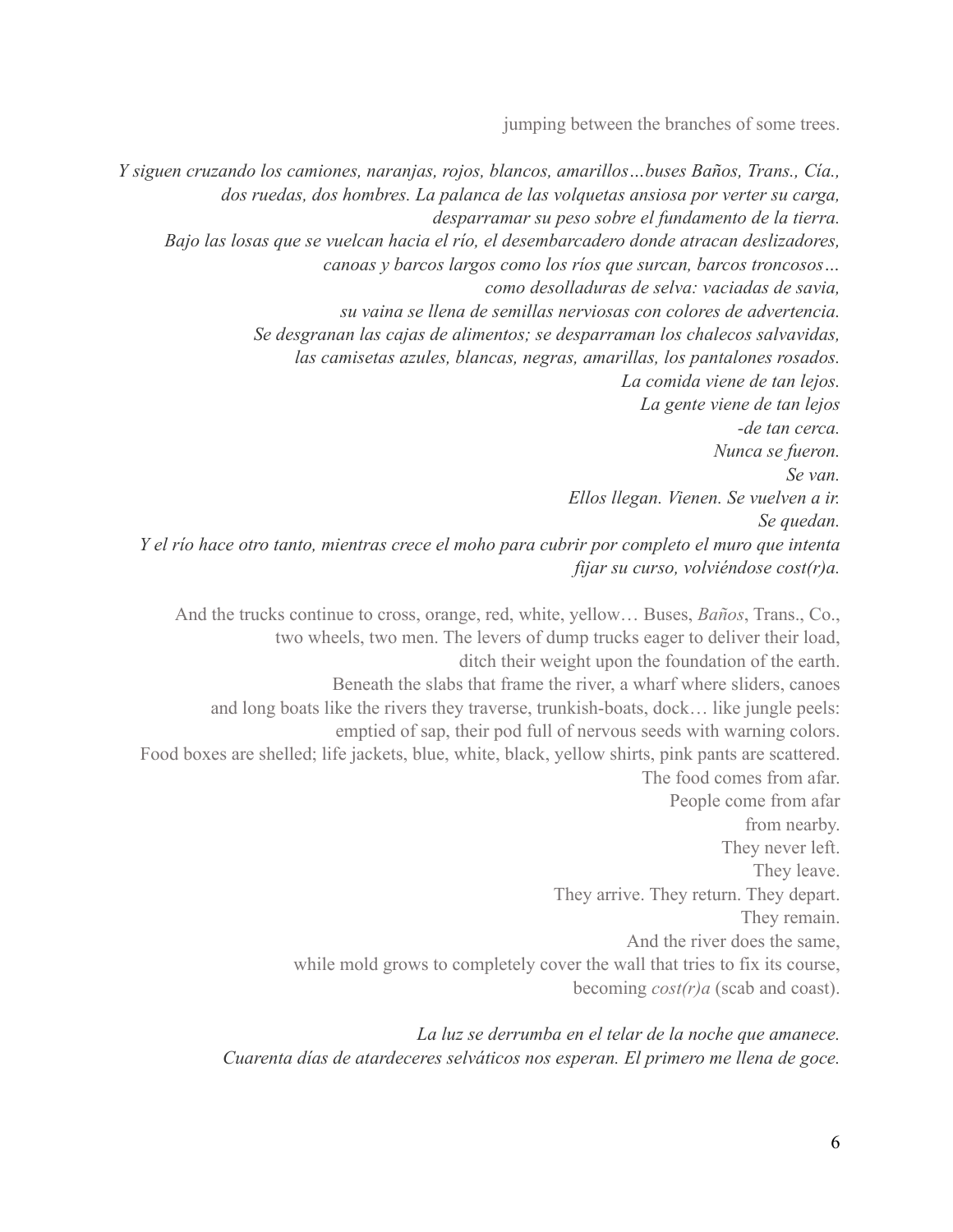*Me quedaría en este enredo, pero avanzo fuera de sus ovillos musgosos por el hilo grueso, lanudo, del río, que se desploma en taludes acuáticos desde los Andes. Los movimientos de tierra son incalculables: cordilleras se deleznan en ríos; selva que se deshoja en polvos de mar. El Amazonas es el río monumental de los Andes monumentales: su negativo y complemento, se bifurcan los macizos de glaciares en un delta mayúsculo, la boca atónita del silencio ventoso en las alturas, un grito apagado, bajo el agua en el Atlántico.*  The light collapses through the loom of the night that dawns. Forty days of jungle sunsets await us. The first fills me with joy. I would remain in this mess, but I advance out of its mossy tangles through the thick, woolly thread of the river, which plummets along aquatic ridges from the Andes. The earth movements are incalculable: mountain ranges melt into rivers; jungles decompose into sea dust. The Amazon is the monumental river of the monumental Andes: its negative and complement, the massifs of glaciers bifurcate into a colossal delta, the astonished mouth of the gelid and windy silence of the heights, a muffled scream, underwater in the Atlantic.

### **The Voice of the River**

*Los objetos de la cultura que emergen de la natura del río son lineales. Y los objetos que surgen de la maraña de la selva son reticulares, tejidos en suspensión, telarañas arte-facturadas.*  The objects of culture that emerge from the nature of the river are linear. And the objects that emerge from the jumble of the jungle are reticular, fabrics in suspension, artful cobwebs. *Se reemplazan las topas de las casas flotantes cada año porque la balsa absorbe agua y pierde flotabilidad. Se las amarra o se las fija en la base de las casas, en este caso, la mera fricción las mantiene en su sitio. Las hojas de una palmera (pui, irapai) se utilizan en la techumbre.* Houseboat balsa woods are replaced every year because the raft absorbs water and loses buoyancy. They are tied or fixed to the base of the houses, in this case, mere friction keeps them in place. The leaves of a palm tree (*pui*, *irapai*) are used on the roof.

> *Los camiones adquieren cualidad de piragua… Las formas de las naves y las formas de la arquitectura.*  The trucks acquire the quality of a pirogue... The forms of the ships and the forms of architecture.

> > *In this boat, I am horizon.*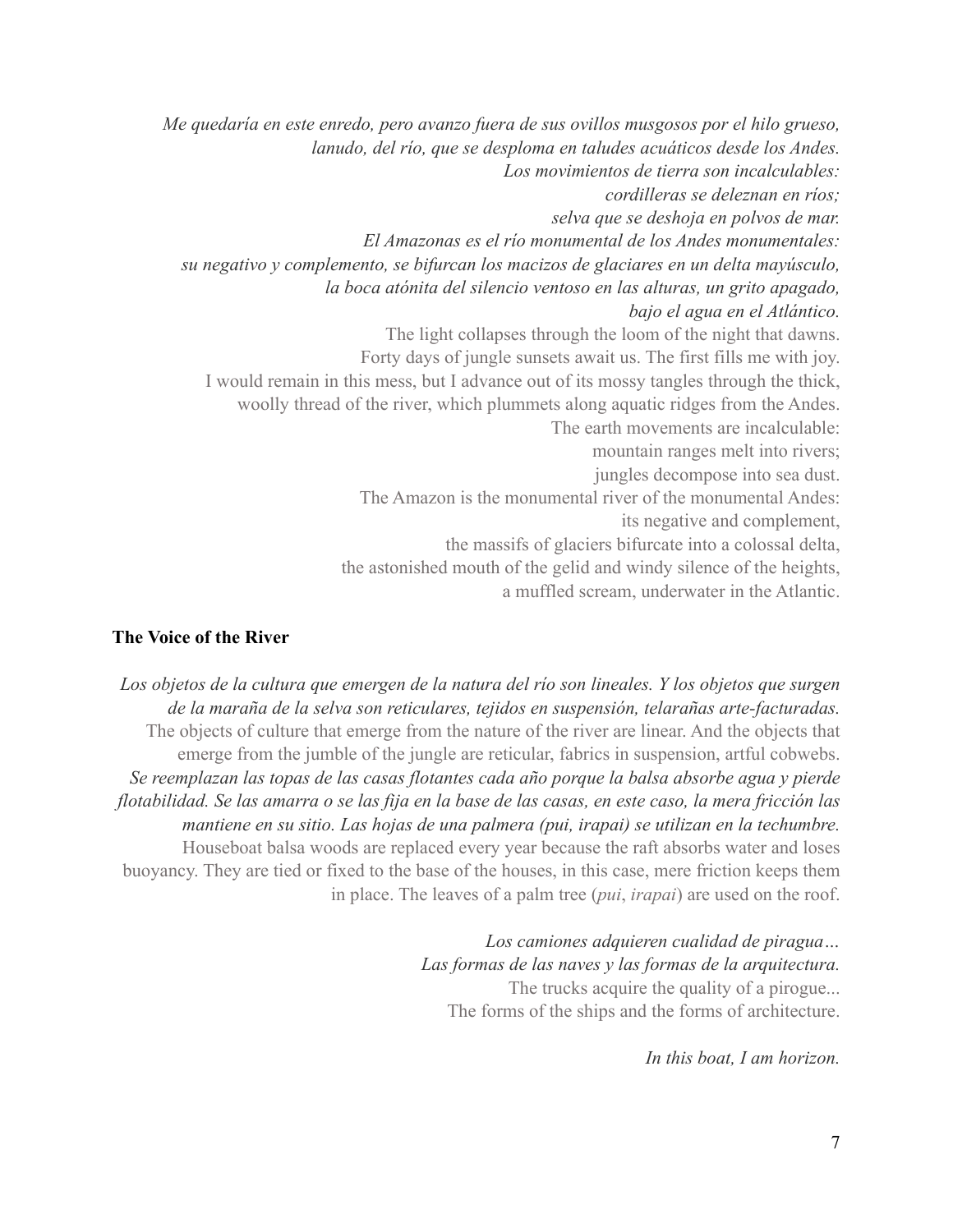*Cada paisaje es una forma de pensar.*  Every landscape is a way of thinking.

*Islotes que son como montículos flotantes: nidos de paja se enredan en el telar de la corriente.*  Islets are like floating mounds: nests of straw get entangled in the loom of the current.

> *Los troncos emergen desde el fondo de las aguas como fósiles de otro mar.*  The trunks emerge from the bottom of the waters like fossils from another sea.

> > *El río acaricia las raíces de los árboles. La línea del agua es una guillotina inmisericorde.*  The river caresses the roots of the trees*.*  The water line is a merciless guillotine.

*Lógicas horizontales en un ecosistema seccional.*  Horizontal logics in a sectional ecosystem.

I feel minute and flat in the Amazon, piercing through the waters, an awakening that lasts but a second before one drowns into sub-riparian universes. Dark. Darkness of suspended matter. Constellation of wet dusts that Pollock the page upon which I write.

*Los horizontes se multiplican, las líneas asfixian la perspectiva. Curva apenas el confín. Infinito confinado, este río. No hay lógica ajena que le valga aplicación alguna. Y una barcaza rasga el límite, estableciendo otro plano, otro horizonte, otra ruptura.* The horizons multiply, the lines suffocate the perspective. The edge barely curves. Confined infinity, this river. No foreign logic is worth applying here. A barge tears the limit, establishing another plane, another horizon, another rupture.

> *Las olas quietas de este mar cautivo van a rebalsar suaves sobre las costas fluctuantes.*  The calm waves of this captive sea softly overflow the fluctuating coasts.

*La erosión continental de un río sin magnitudes, ubicado fuera del metro, irreverente y calmo. Someter este paisaje a la medida es destruirlo.* 

The continental erosion of a river without magnitudes, located outside the meter, irreverent and calm. To subject this landscape to measure is to destroy it.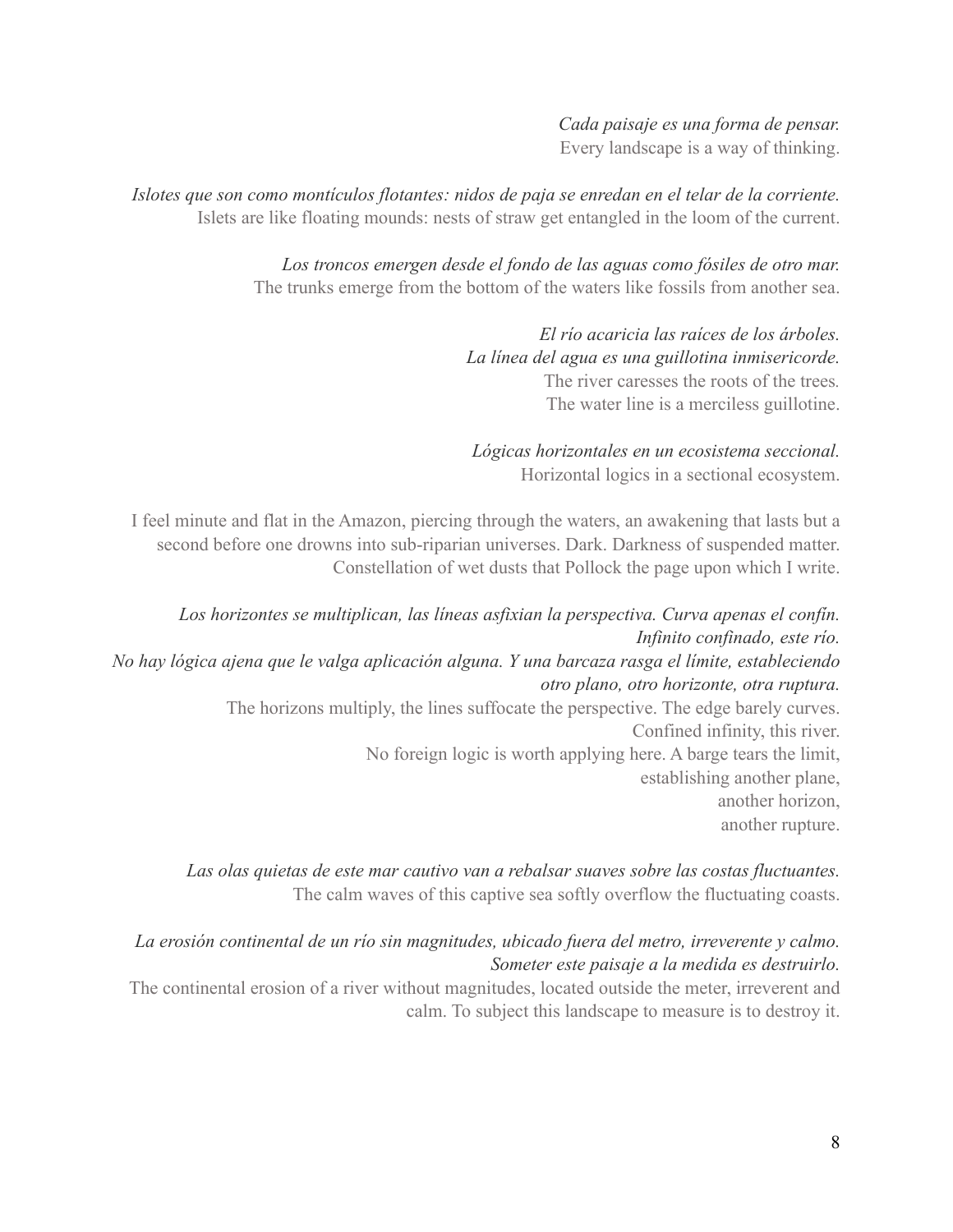### **The Voice of the Forest**

*Los árboles todos se van de fiesta, emperifollados con collares y aretes barbudos, pulseras que se enroscan en sus millares de brazos, bufandas frondosas de plumas, velos de líquenes y lianas; otros se van de troncos desnudos, despliegan la esbeltez de sus cuerpos tensos…*

The trees are all going out to a ball, dolled up with bearded necklaces and earrings, bracelets twisted around their myriad arms, leafy feather scarves, lichen veils and dangling lianas; some chose to join with naked trunks, displaying the slenderness of their tense bodies…

# *Raíces acróbatas de estructuras tubulares con centros de gravedad voladores –circo inverosímil de monstruos retorcidos, magnitudes malabaristas de lianas anti-gravitacionales y payasos oscuros que perforan túneles hacia el infierno.*

Acrobatic roots of tubular structures with flying centers of gravity –implausible circus of twisted monsters, juggling magnitudes of anti-gravitational lianas, dark clowns perforating tunnels towards inferno.

# *Las flamas controladas de la infraestructura petrolera. El infierno contenido del rojo domado en el verde –es el infierno del enredo verde. La carretera corre paralela al río. Antorchas de hojas rojas en la competencia vertical del verde.*

The controlled flames of the oil infrastructure. The contained hell of the red tamed in the green – it is the hell of the green entanglement. The road runs parallel to the river. Red leaf torches in the vertical competition of the green.

*Árboles líquidos, los dedos del Amazonas, se abren paso sus vertientes entre las vertientes verdes de los árboles ambiciosos que aspiran al cielo: torre de babel con miras a alcanzar la luz, habla lenguas múltiples en su discernir ruidoso de pobladores invisibles, acechantes en su pulular oscuro.* 

Liquid trees, the fingers of the Amazon.

Its streams open their way through the green streams of the trees. Greedy, they aim to the sky: Tower of Babel desirous of light speaks the multiple languages

of invisible dwellers lurking in its dark pulse.

# *La lluvia picotea el Yasuní, cicatrizándolo con golpetazos laterales. Puntitos que se encienden en la valla horizontal del río, plantas que se sientan sobre plantas, en los salones rococó de la selva.*

The rain pecks at the Yasuní, scarring it with lateral blows. Dots light up upon the horizontal fence of the river, plants sitting on the laps of plants, in the rococo parlors of the jungle.

> *Sed de luz. La selva entera abre sus bocas a los delgados chorros de sol.* Thirst for light The entire jungle opens its mouths to the thin streams of sun.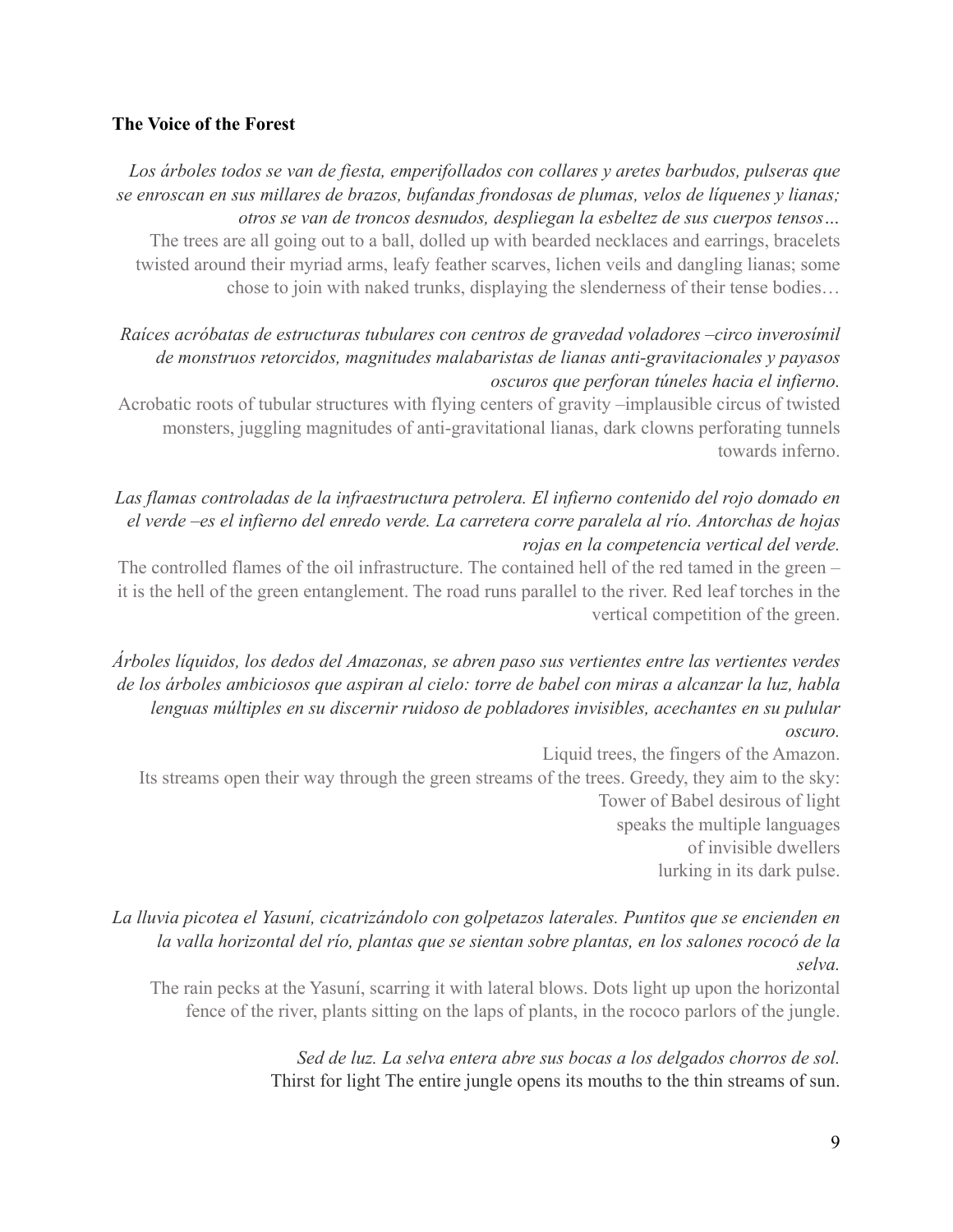*Mi hamaca huele a orines. Sus tendones de lana sostienen los músculos que se riegan y adquiere forma en su arco invertido.* 

*Habito una (con)catenaria: lecho clave en la lógica de los bosques, donde todo cuelga, se clava, se precipita… Unos tentáculos se agarran de otros, vacían (varían) los grosores, se retuercen los barroquismos de la exuberancia vegetal, se insuflan las espumas de los interiores de boas y troncos.*

My hammock smells of urine. Its tendons of wool support muscles that spill onto the supple container of its inverted arch. I inhabit a (con)catenary: a key bed in the logic of forests, where everything hangs, dives, rushes down... Some tentacles cling to others, emptying (varying) thicknesses, twisting the baroque exuberance of vegetation, breathing foams into boas and logs.

> *Los niños: diminutos ramilletes entre las palmas y los ceibos gigantes.*  The children: tiny bouquets between palms and giant *ceibos*.

*Los pueblos señalan su presencia en medio de la oscuridad de la selva encendiendo sus proyectiles de luz blanca–negra. Linternas que marcan, como cirios gigantes, soplados por las manos, la vigilia de quienes esperan el milagroso arribo del "Cabo Pantoja". No importa la hora. En otro territorio sería el fuego. En otra época, la levedad de la canoa. Ahora las antenas puntean por aquí y por allá, añadiendo con sus cerchas verticales, una especie metálica a la selva. En Tempestad, el pueblo donde paramos, un megáfono se levantaba sobre la totalidad, para abrir el cono de voz del Alcalde.* 

The towns signal their presence in the pitch-black jungle

by intermittently igniting the cones of their projectiles: black-white light. Lanterns that mark, like giant candles, blown by hands, the vigil of those who await the miraculous arrival of "Cabo Pantoja". The hour of night is irrelevant. In another territory, smoke would be the signal. In another epoch, the approach of the canoe. Currently, antennas dot the morning sky, their vertical trusses adding a metallic species to the jungle. In *Tempestad*, the town where we docked, a megaphone rises above the totality, to open the Mayor's voice cone.

> *Vaivenes pendulares de hamaca, de vientos furiosos…* Pendulum swings of my hammock, furious winds…

Obra de arte: lienzo tejido… Urdimbres, hilillos longitudinales, transversales, en colores. Artwork: woven canvas… Colorful threads in warps and wefts.

*Patrones derivados de la naturaleza. Partituras musicales con fibras naturales.* Patterns derived from nature. Musical scores dancing to the rhythms of natural fibers.

*La escritura es un acto vegetal: el papiro, la corteza, el hongo… la selva es texto totalizante.*  Writing is a vegetation act: papyrus, bark, fungus... the jungle is a totalizing text.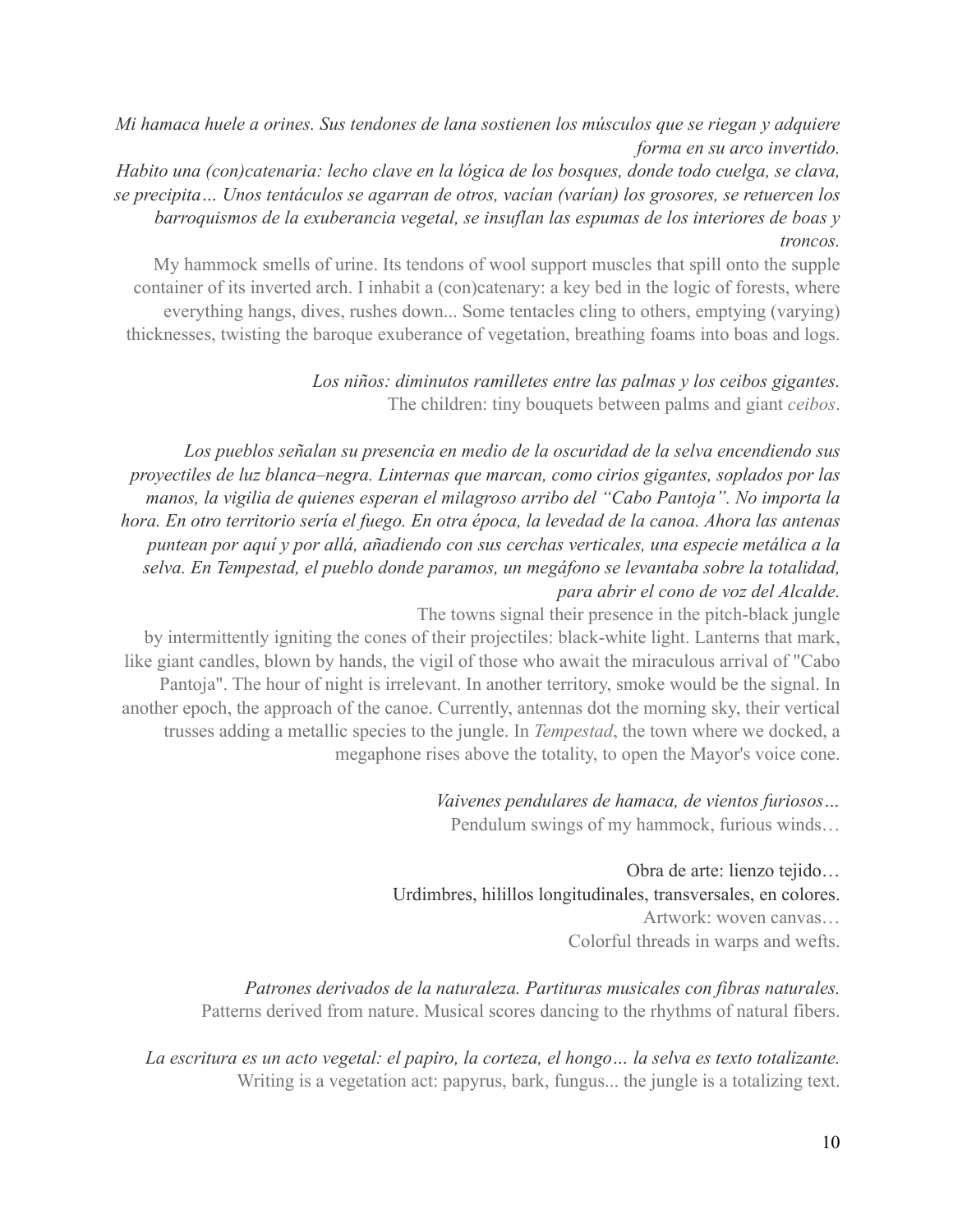*Este mundo específico está cargado de agua, pero no sabe a mar. Su aire no es salino, ni sus peces, ni sus delfines. Aquí todo es hoja en descomposición, barro, tierra líquida, olor a cueva y vertiente subterránea, lavado suave de embadurnamientos, vegetal que se ha hecho mineral, para tragarse a sí mismo y proveerse una capa de sustento, larga y delgada, como la cáscara arenosa sobre el cuesco, el cuesco sobre el fuego…*

This specific world is loaded with water but does not taste of sea. Its air is not saline, nor its fish, nor its dolphins. Everything here is decomposing leaf, mud, liquid earth, the smell of a cave, an underground spring, a soft wash of smears, a vegetable that has become mineral, to swallow itself a layer of sustenance, long and thin, like the sandy peel on the platter, the platter on the fire...

#### **The Voice of Light**

*Las redes del agua se reflejan nítidas en el atardecer de los botes. Todo en el Amazonas parece reflejarse: el cielo en el río; el río en los flancos de los botes; los botes en los árboles que caen rendidos, verticales, hacia el fondo de las aguas: hondos en la película de la superficie. Pilotes multitudinarios sostienen la mega arquitectura de un ecosistema que es tan perfecto, que raya en lo cursi. Los foráneos lo creerían una ficción imposible: los atardeceres que no se repiten y pintan de grotescos rosados cielos improbables; los arco iris de saltos elípticos, dos a la vez.* 

*Ceibos monárquicos.* 

*Nos adentramos en el río Yasuní, la zona de amortiguamiento muestra parches rasurados. Una cabeza peluda se hace rala, la calvicie amazónica –envejecimiento prematuro de un cráneo que pulsa con vida, con el encanto de la juventud ancestral (su esencia es la renovación continua).*

The nets of the water are clearly reflected in the sunset of the boats. Everything in the Amazon seems to be reflected: the sky in the river; the river on the flanks of the boats; the boats in the trees that plunge, surrendered, vertical, into the bottom of the waters:

deep into the film of the surface.

Multitudinous piloti support the mega architecture of an ecosystem so perfect that it borders on the corny.

Most foreigners would deem it an impossible fiction:

the unrepeatable twilights that paint with grotesque pinks an improbable sky;

the Olympic rainbows somersaulting, two at a time.

Monarchic *ceibos*.

We enter the Yasuni river.

The buffer area of the Intangible Zone shows patches shaved by oil extraction.

A hairy head becomes sparse, Amazonian baldness—

premature aging of a skull that pulses with life,

with the charm of ancestral youth

(its essence is continuous renewal).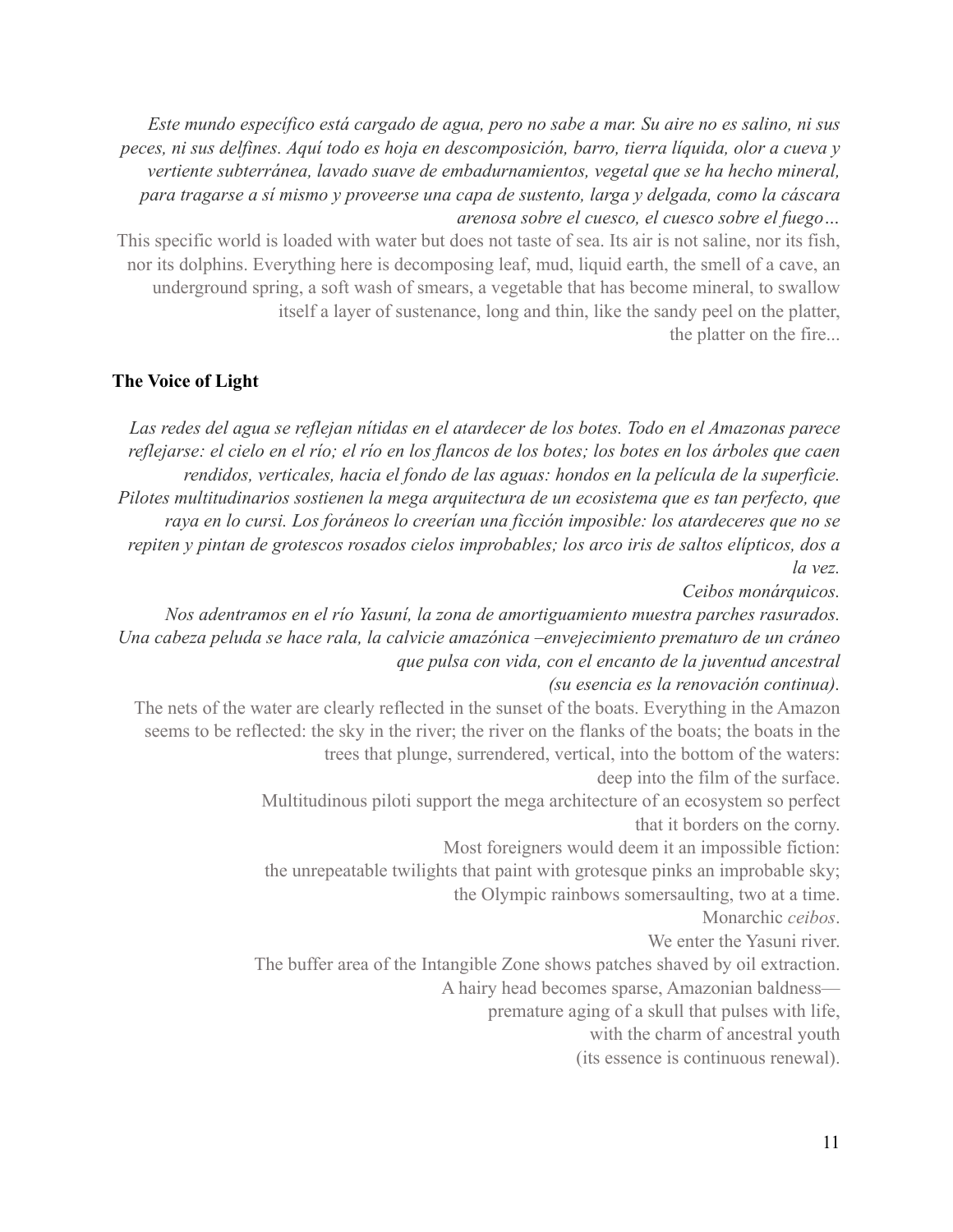*Los cerdos chillan en berrinche colectivo* 

*-el barco se convierte por un instante en el eco de un matadero flotante.* 

*El mercado de la selva es una estructura cruda: el peregrinaje zigzagueante del barco trisca meandros, se choca contra márgenes oscuras, atraca en puntos insospechados, llamado por señales de luz nocturnas: suben cerdos, se apilan los plátanos, se abre campo para las vacas y los toros…*

Pigs howl in collective tantrum –the ship, for a moment, turns into the echo of a floating slaughterhouse.

The jungle market is a crude structure: the ship's zigzagging pilgrimage leaps between meanders, crashing against dark margins, docking at unexpected points, called by night light signals: pigs climb, bananas pile up, a crack is opened to fit another cow or a bull...

*El viaje a Cabo Pantoja en la mañana fue de un misticismo surrealista. La garúa se levantaba quieta. Poblaba río y bosque de atavismos vaporosos. Las hojas filtraban con sus millares de púas huesudas la luz; se asían como alfileres de mantos duros a la densidad de la atmósfera… nos acariciaron sus cascadas de arenas luminosas. Nos precipitaron sus cedazos boscosos. Miro la quilla rasgando los velos de la niebla, revelando lentamente el agua: el reflejo sobre el río lo puebla de amazonas.* 

The trip to Cabo Pantoja in the morning was one of surreal mysticism. The drizzle quietly rose. It populated river and forest with vaporous atavisms. The leaves filtered the light through their myriad bony spikes; like rough mantle pins, they clung to the density of the atmosphere…

their waterfalls of luminous sand caressed us. We precipitated though their bosky sieves. I look at the keel tearing the veils of mist, slowly revealing the surface of the water:

the reflection on the river populates it with Amazons.

The reflections, needle mirrors of the Amazon. Brittle eyes, scintillating timeless movement.

# *Las nubes lodosas del río nadan y se enroscan en sus turbulencias. Hacen malabares sutiles de luz: pequeños huracanes del orificio, de los hoyos en las mejillas del río cuando sonríe, gustoso, coqueto, anudando su piel morena.*

The muddy clouds of the river swim and coil in its turbulence. They juggle subtle light: small hurricanes from the orifice, from the holes in the cheeks of the river when it smiles, gladly, coquettishly, knotting its brown skin.

*El viaje a Cabo Pantoja en la mañana fue de un misticismo surrealista. La garúa se levantaba quieta. Poblaba río y bosque de atavismos vaporosos. Las hojas filtraban con sus millares de púas huesudas la luz; se asían como alfileres de mantos duros a la densidad de la atmósfera… nos acariciaron sus cascadas de arenas luminosas. Nos precipitaron sus cedazos boscosos. Miro la quilla rasgando los velos de la niebla, revelando lentamente el agua: el reflejo sobre el río lo puebla de amazonas.*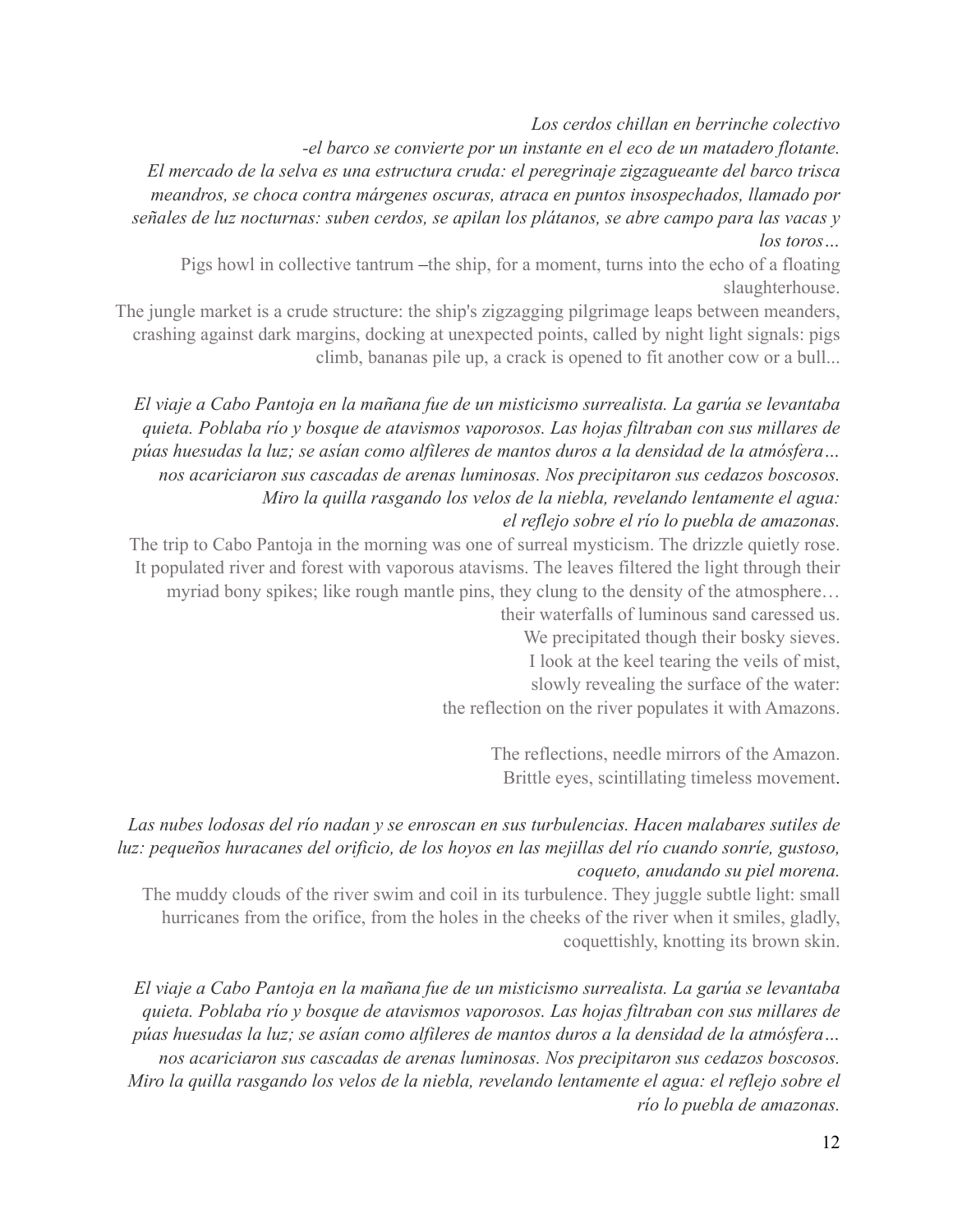The trip to Cabo Pantoja in the morning was one of surreal mysticism. The garúa got up quietly. It populated river and forest of vaporous atavisms. The leaves filtered the light with their thousands of bony spikes; they clung to the density of the atmosphere like hard mantle pins… their waterfalls of luminous sand caressed us. Their wooded sieves rushed at us. I look at the keel tearing the veils of mist, slowly revealing the water: the reflection on the river populates it with Amazons.

> *En la Amazonia puede clavarse uno en el cosmos antigravitacional del agua.*  In the Amazon, one can plunge into the antigravitational cosmos of water.

*Planicie acuática de nubes narcisistas. Se posan gigantes, ominosas, sobre el firmamento del río. Se remojan enteras y se rascan sus panzas burbujeantes sobre las copas de los árboles invertidos, en este mundo de espejos y espejismos, crecido hacia adentro, con las raíces patas arriba. La selva entera se clava en las aguas luminosas, palillos finos multiplicándose, en un juego de líneas, en halos de pelámenes fogosos. Pantano continental.*  Aquatic plain of narcissistic clouds. Giants, they perch, ominous, on the firmament of the river. They soak themselves whole and scratch their bubbling bellies on the branches of inverted trees; in this world of mirrors and mirages, grown inwards, roots upside down. The entire jungle plunges into the luminous waters, thin sticks multiplying, in a game of lines, in halos of blazing fur.

Continental swamp.

*La piromanía del cielo se condensa en un vórtice rojo: caldera celestial, absorbe su voz redonda el cráter de nubes, apretado, vertical.* 

*Lenguas de fuego se escapan sobre la noche plata que devora las sombras. Lenguas de fuego escapan a los rayos para llenar de crepúsculo el río. Ahora está pincelado de escamas, de fríos, de inviernos remotos que aquí no son más que superficie.* 

> The pyromania of the sky condenses into a red vortex: celestial boiler, its round voice

> > absorbed by the tight, gravitational crater of clouds.

Tongues of fire escape over the silver night that devours the shadows. Tongues of fire escape the lightning to fill the river with twilight. Now, brush stroked with scales, with chills, with remote winters that here

are nothing but surface.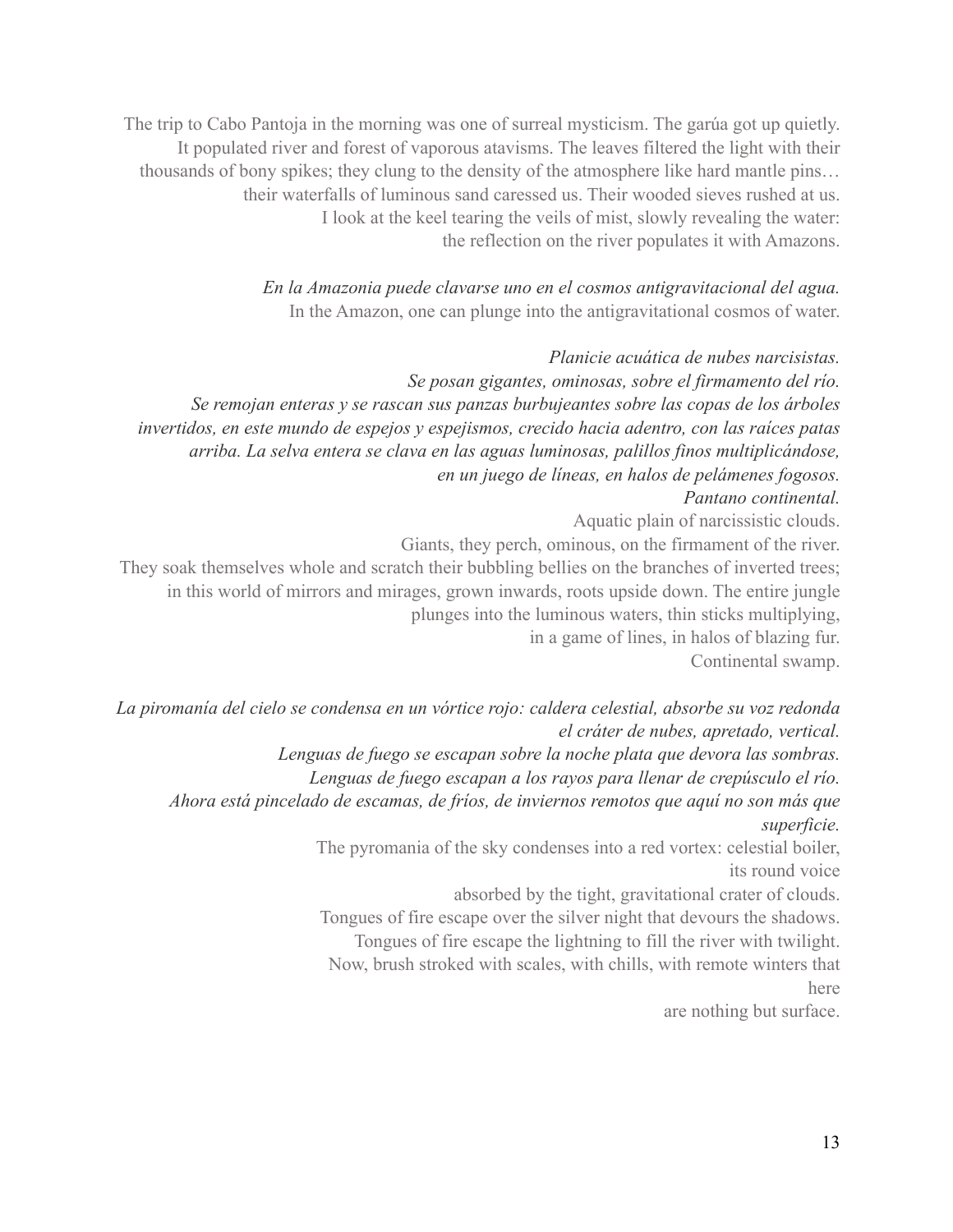#### **An Artful Species**

Within the framework of the poetic, Amazonian design can be discussed holistically. What I found most striking about it, as I descended the Napo and Amazon rivers with dear friends more than a decade ago, was the fluidity of the dialogue it established with its surrounding ecological intelligence, of which it became an inextricable fiber. There is no word for Nature as a separate, abstract, detached entity in most –if not all–Amazonian languages. In the forest, the social fabric is not exclusively human, nor exclusively embodied: it encompasses all animated beings, soil, water, and light among them; it includes all intangible agencies, manifestations or "spirits," as I will call them for lack of a better term. Amazonians have been sharing their vast knowledge with foreigners since one of the tributaries of the Arawak, the Taíno, met the caravels of Columbus in the Caribbean. Diego Álvarez Chanca accompanied Columbus in his second voyage, assigned by the Catholic monarchs (under his request) to serve as doctor of the expedition and a trustworthy spy who could objectively report on the findings. Dr. Chanca was the first ethnographer and the first naturalist of the Americas. His writings already contain the seed for two myths that have shrouded our original nations: the myth of the "natural man" or Noble Savage (Rousseau must have read Dr. Chanca´s letter on the Second Voyage with Columbus) and the myth of the Brutal Savage, the bestial Cannibal and human sacrificer, whose behavior would later be used to justify and legitimize the brutality of the Conquest and colonization of the Americas. What is most important to this brief reflection on design –not humanity´s inscrutable capacity for violence– is that Dr. Chanca was the first European to capture indigenous science through his detailed descriptions of medicinal and other plants. He was the first of several great disciples of indigenous knowledge. Two others are most salient: La Condamine and Humboldt. The word ecology would be coined, paradoxically, by a eugenicist disciple of the latter: Ernst Haeckel, whose magnificent drawings and synthesis of the study of the relationships between organisms and between them and their environment would place the Native American integral –far from mechanistic– understanding of "Nature," at the center of Western culture for the first time in its history.

As a disciple of Amazonian design, I would like to acknowledge the authors of the principles I would like to outline: the original nations of the Napo and Amazon rivers: the Kichwa Napo Runa, Siona, Cofán, Emberá, Witoto, Bora, Ticuna, Yagua, and other groups, whose material culture populates the rivers. These principles have been adapted, complemented, and expanded by other groups of migrants to Amazonia, as the *ribeirihno* floating houses vividly demonstrate. Ultimately, I hope to contribute towards an understanding of the complex and diverse mosaic of highly anthropogenic micro-ecologies that compound the Amazon cultural biome by focusing on local principles of inhabitation that far from contributing to destroy the jungle, enhance it and magnify both its diversity (biological, cultural, linguistic) and abundance. Design disciplines have to be considered under a different light in Amazonia. The realm of architecture must broaden beyond its traditional confines: in the jungle, the house is the forest. To be an architect in Amazonia is –above all– to be a forest builder, a designer of habitats or microecologies. As archaeologist Clark Erickson convincingly argues, from the perspective of historical ecology,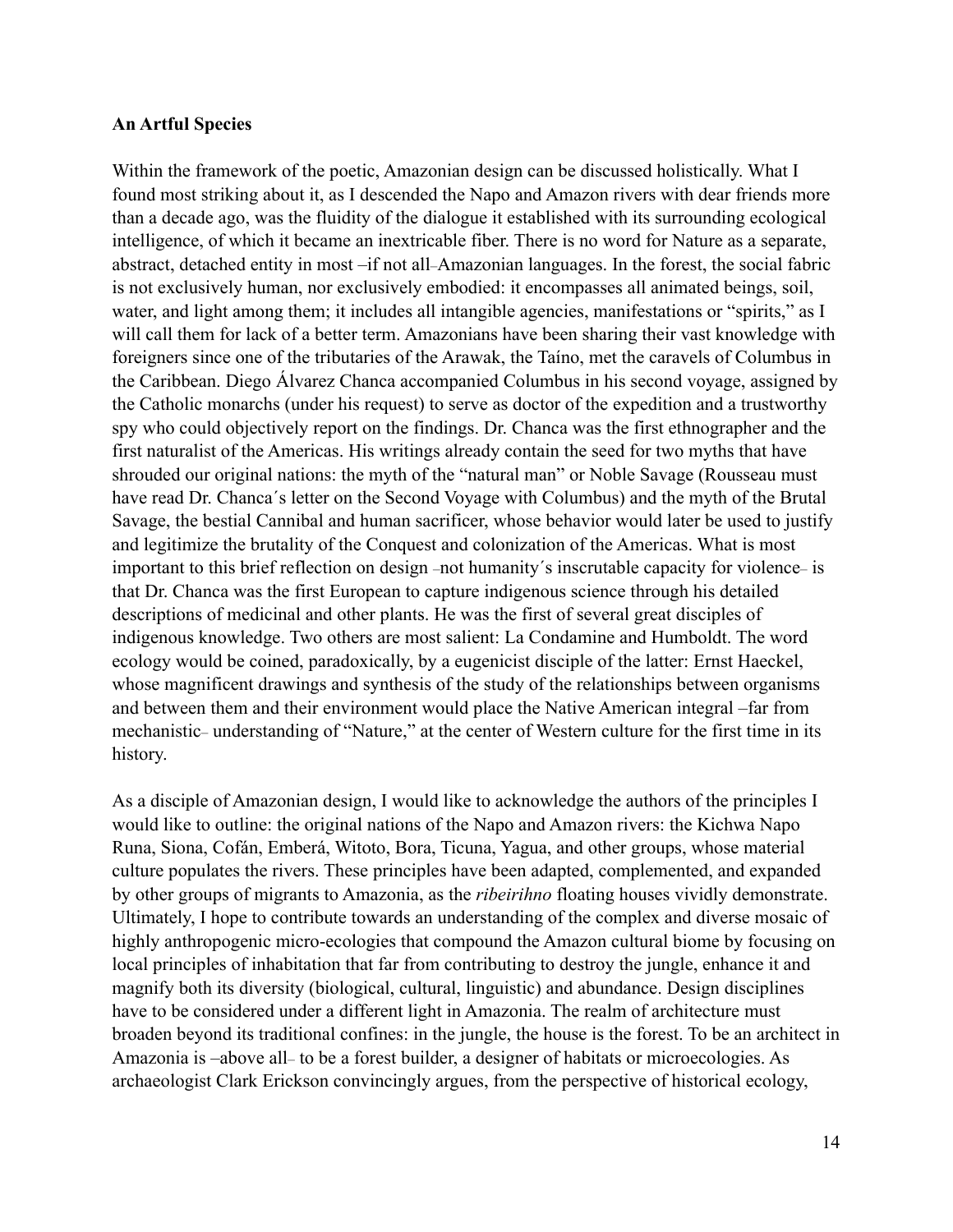Amazonia is a monumental work of art. A monumental forest speaks eloquently about the sophisticated bio and geoengineering achieved by its peoples.

# **WATER BUILDS – FLOATING DESIGN EPISTEME**

The exhibition Brazil Builds was presented at the MOMA, in New York, between January 13 and February 28 of the year 1943. The catalogue *Brazil builds: architecture new and old, 1652-1942*, edited by Philip L. Goodwin, accompanied the exhibition. Almost three fourths of Amazonia are currently under Brazilian jurisdiction. Four Amazonian projects were included in this exhibition: the Opera House in Manaus (late 19th Century), the Church of Santo Alexandre (early 18th Century), the College of Nazareth (1789), and the Theatro da Paz (1878) in Belém do Pará. All projects are European transplants into the architectural ecology of Amazonia. As a counternarrative, Water Builds proposes to discuss the principles that have stemmed from cultures enmeshed with the logic of water pulses and flows, soil confabulations, atmospheric and reflective light, forested entanglements, and sublimely managed fire, the very essence of culture, the energy ignited by culture in a land dominated by water.





Floating grounds. Photograph by author. Drawing by author with Paula Calero.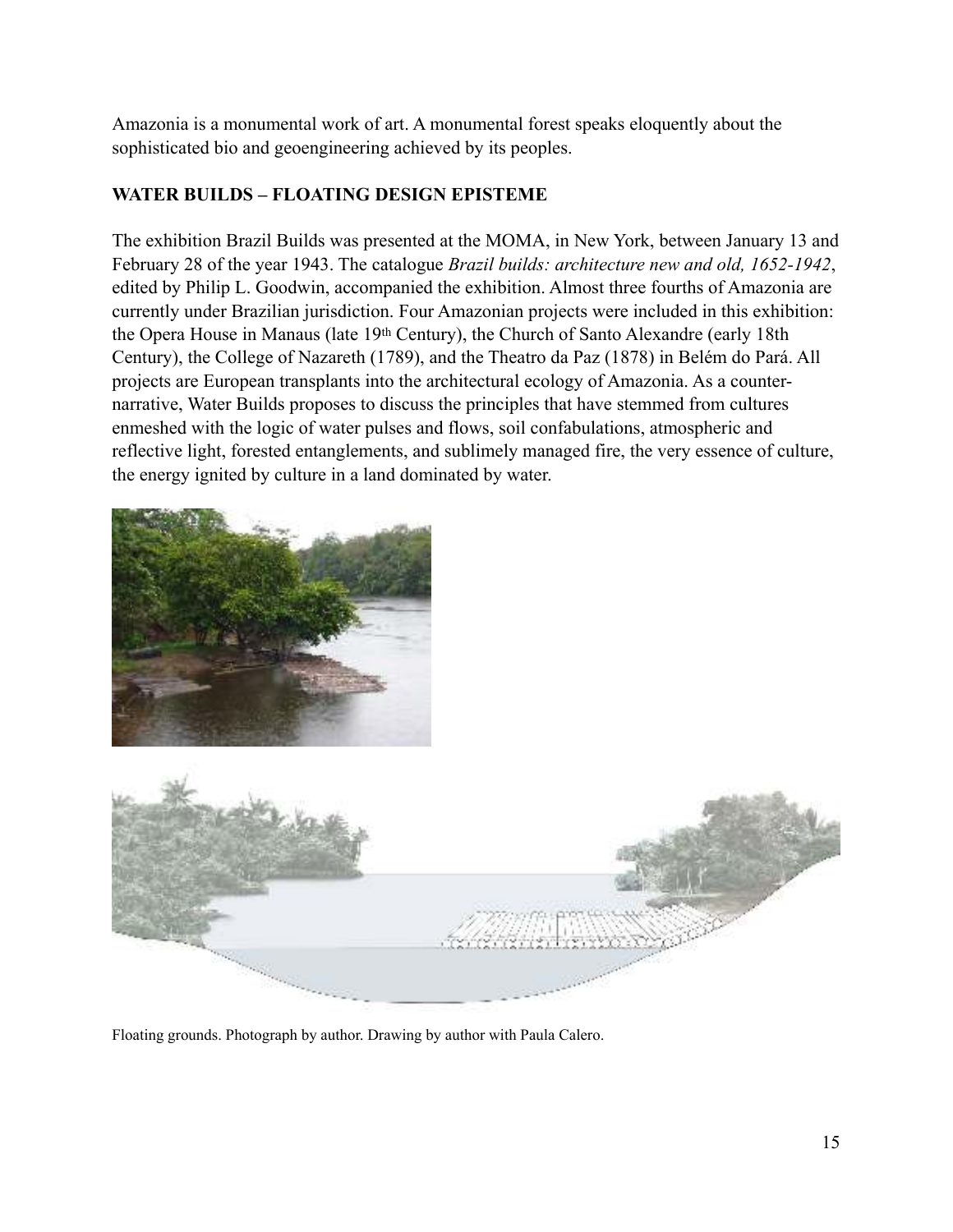



Dugout canoes and floating homes. Photographs by author. Drawings by author and Paula Calero.



Elevated and floating *ribeirinho* (home)grounds. Photographs by Nicole Beattie and Katy Barkan.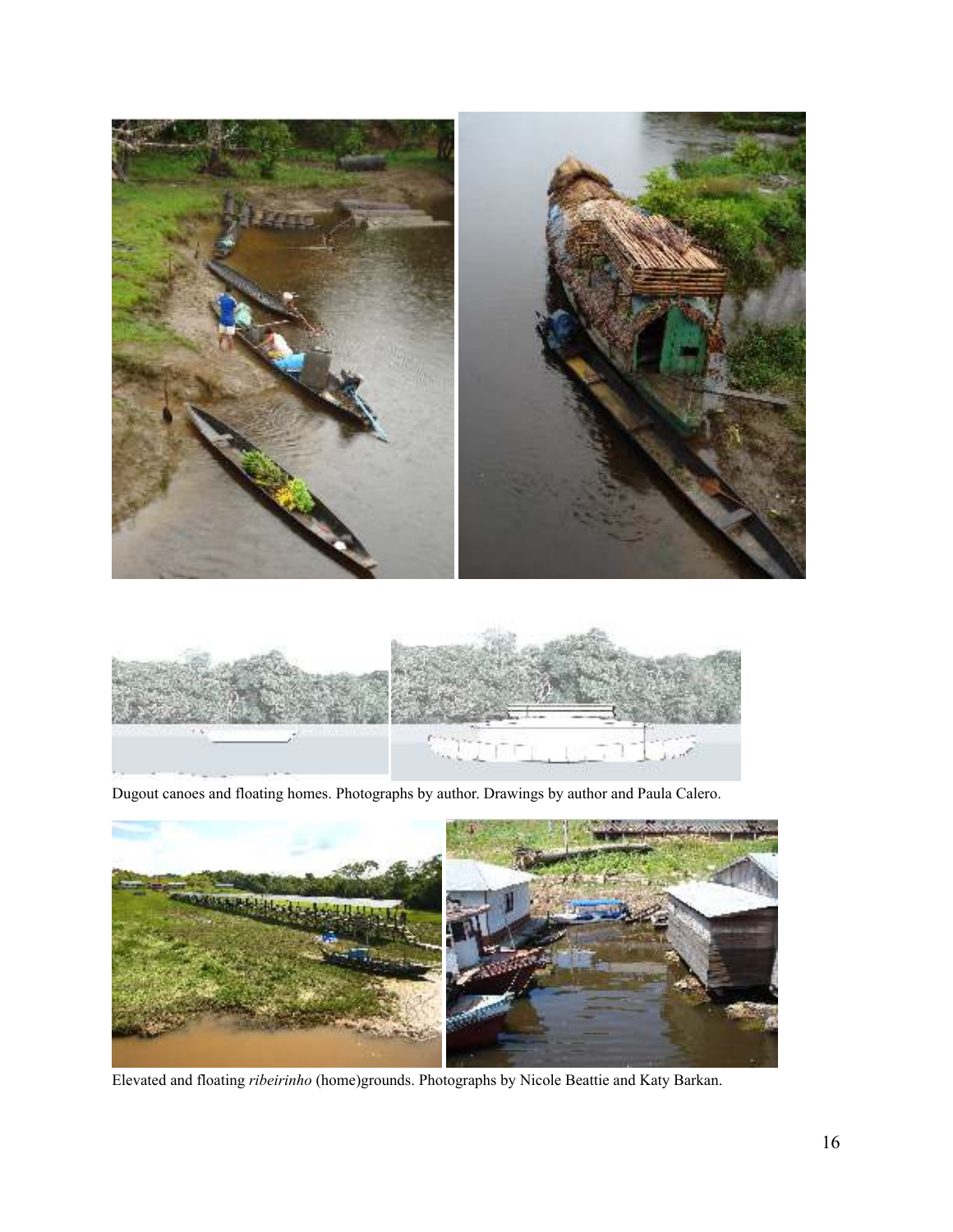

Floating, resilient inhabitation. Millenary adaptation to water level changes and flooding. Drawings by author and Paula Calero.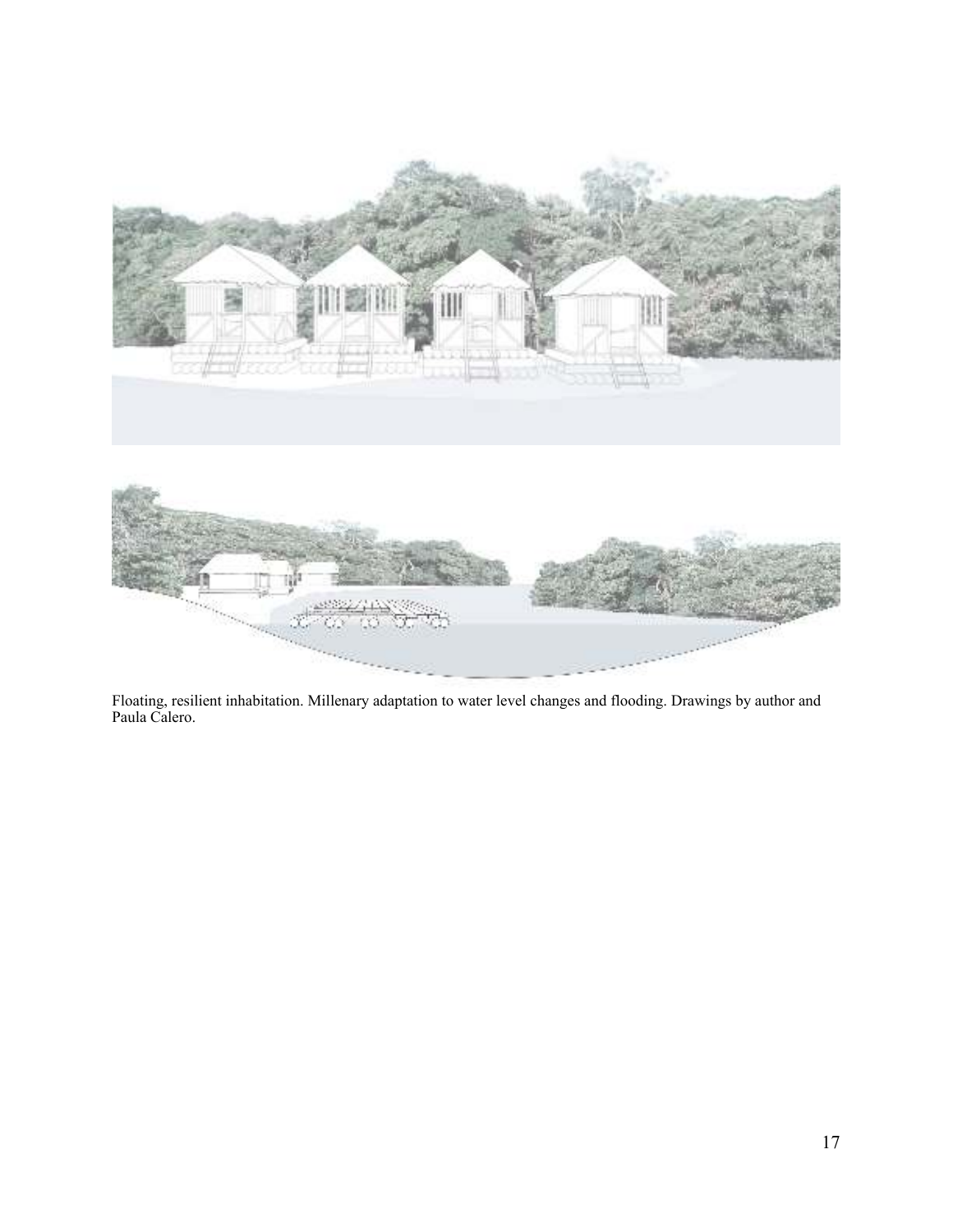# **EARTH BUILDS – TERREFORMING**



Water terraforming. Raised fields in the Baures, Beni Department, Bolivia. Photograph by author. Drawing by Abby Reed, YSoA.

As the Andean glaciers melt and their waters tumble down into Amazonia, they move massive quantities of soil. Rivers swell with sediments to be deposited in the rich silts of the region´s floodplains. Like the water, complex Amazonian societies have shifted massive volumes of soil to build mounds, raised fields, canals, forest islands, fish weirs, and other marvels of geoengineering (different versions of raised fields can be found in North, Central and South America). The monumental landscapes have been shaped, both literally and figuratively, from the ground up; through a system of autonomous yet interconnected chiefdoms and the incremental work of communities and generations. The cultural territories of Amazonia demonstrate that communities can build and manage large-scale complex, polycentric and highly autonomous (self-governed) systems which display low degrees of hierarchy and, rarely, the emergence of a state, let alone a dominant, expansive empire. The patterns imprinted upon the grounds of Amazonia speak of societies which achieved high degrees of justice: resources and power are well distributed. The terraforming also shows evidence of warfare: ditches thorned with venomous spears and covered with vegetation, moats, palisades and controlled access speak of hostilities among groups. Chiefdom constellations are veritable agro-ecological urbanisms of citizen-peasants; simultaneously open and closed, urban and rural. Current groups like the Yanomami or the Achuar display a social organization that is even more egalitarian than the chiefdom structures of the ancient regional-scale structures of inhabitation. Their decisions are always achieved through consensus and everyone participates in decision making. Participatory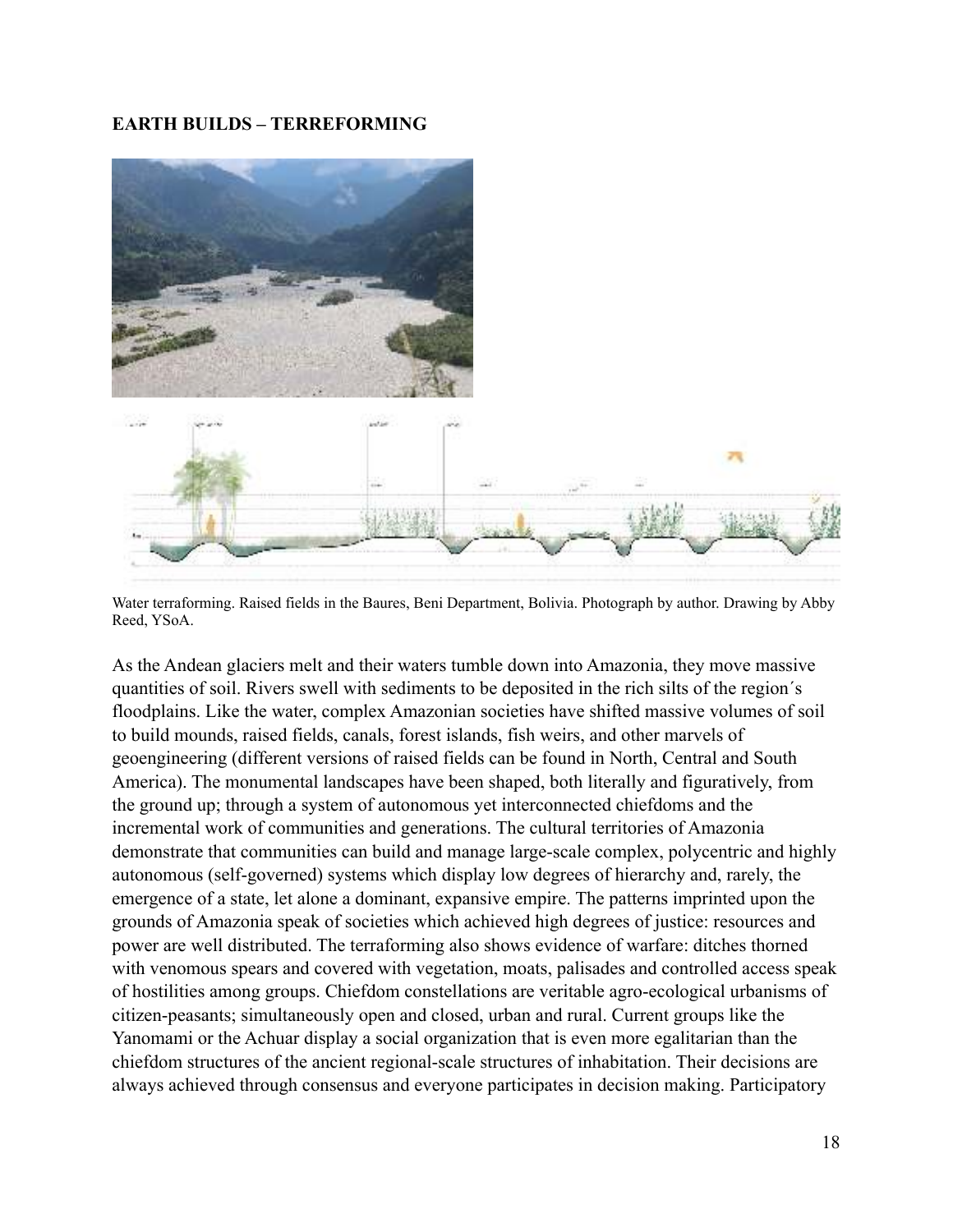democracy has been a common, millenary practice in the Americas. The Iroquois confederation system contributed to shape the structure of democracy in the U.S.

## **FOREST BUILDS – LIVING IN SUSPENSION**



Tensile furnishings –the hammock- and hanging utensils. Drawing by author and Paula Calero.



Suspension bridge, suspended infrastructures. Drawing by author and Paula Calero.

In their vertical competition for light and life, plants and trees open their mouths, like *pirarucus* emerging to the surface of the canopy for a gulp of light. Others give up the fight and follow the pathways to occupy all shades, above and below ground, within the stratification of the canopy. From the vertical structure of these Amazonian cathedrals, hang the trapeze artists of the vines and the oriole nests; the long arms, legs and prehensile tails of monkeys throwing themselves into the abyss; while hammocks dangle form the vaulted or gabled structures of *malocas* below. Growing from the sky down, threads await the artful hands of the artist who transforms them into baskets, bags, hammocks, fish nets, textiles, architectures. *Shigras* hang from the foreheads of women who carry the fresh products of their *chakras* in the morning. They remain suspended from the walls while they cook. Hammocks hold the weight of children who smile through the filter of their patterns. The inner logic of many Amazonian homes is a tensile logic of suspension.